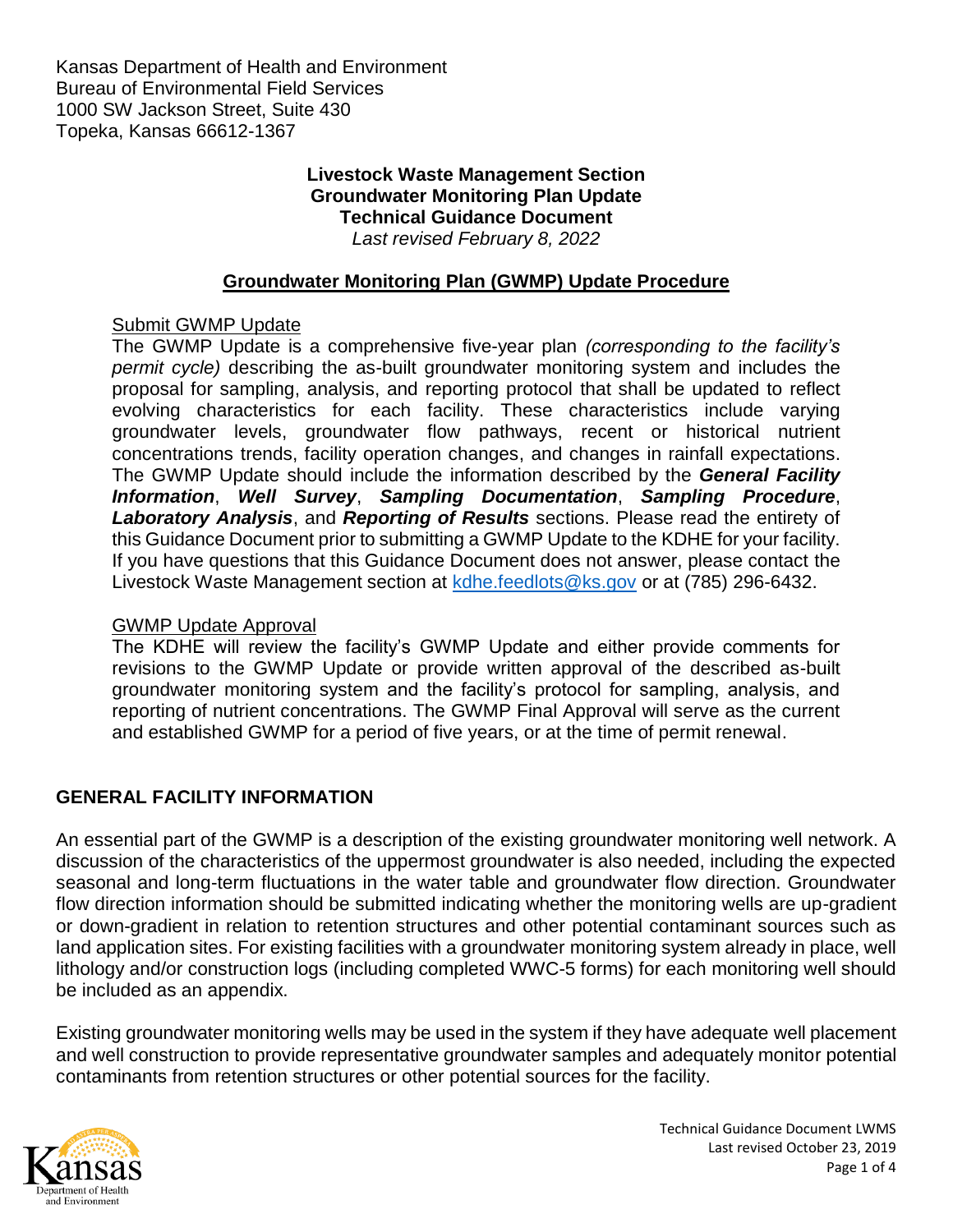The GWMP should contain a map identifying property lines; groundwater monitoring wells; water wells; oil & gas wells; abandoned water well locations; plugged wells; on-site buildings; wastewater pipelines; closed, active, and planned retention structure cell boundaries; other potential contaminant sources; and all other pertinent facility features. The map should have a north arrow, be to scale, clear, and legible. A second map should also be prepared showing the most recent groundwater elevations posted near each monitoring point and with contour intervals appropriate for the measured data. A third map should also be provided that provides posted chemical concentrations and appropriate isoconcentration contours. The GWMP should identify the frequency of sampling, who has, and who will perform the sampling, and in what months the sampling will take place. KDHE shall be notified at least two working days prior to conducting any groundwater sampling to provide KDHE an opportunity to witness the testing procedure.

# **WELL SURVEY**

All monitoring wells must be surveyed by a Kansas Licensed Land Surveyor. An elevation survey for the top of casing and well pad of the monitoring wells should include elevation references relative to a facility permanent datum control point (benchmark). The site benchmark should be referenced to mean sea level based on US Geological Survey (USGS) or National Geodetic Survey (NGS) values within an accuracy determined by the following formula: degree of accuracy (in feet) = 0.1 x the square root of the distance (in miles) from the nearest vertical datum control point to be used.

Identify and document all benchmarks used in determining the site benchmark, waste retention structures, and surface water benchmarks. Install a permanent datum control point for each monitoring well (i.e. a surveyor's bolt mounted flush within the concrete pad or permanent mark on the flush mount rim). A second mark should be placed at the surveyed datum point on the top of casing (TOC). The permanent mark should be placed at the location from which the water levels will be measured. The datum point for each monitoring well should be recorded within 0.01 vertical feet accuracy relative to the site benchmark. The location of the monitoring wells should be determined in feet north and west from the southeast corner of the section containing each monitoring well (do not use State Plane Coordinates). Survey report will include the section, township, and range location to four quarters for each monitoring well. Determine the latitude and longitude to 5 decimals using a GPS instrument. The survey must be performed by a Kansas Licensed Land Surveyor.

### **SAMPLING DOCUMENTATION**

Proper field documentation of each sampling event is vital to data interpretation and the success of the groundwater monitoring program. The GWMP should include provisions to properly record all applicable information while performing the field activities. Data can be recorded in a field logbook or in data sheets prepared prior to the sampling event. If data sheets are used, GWMP should include an example of the data sheet. All samples should be handled in a manner consistent with the KDHE-BER Standard Operating Procedures – BER-19: Chain of Custody. Chain-of-custody records must be used to record the custody and transfer of samples. These forms must be entirely completed (N/A if not applicable).

For each sampling event, it is necessary to identify the well number designation, record the measurements of static water level and total depth for each monitoring well in the system. The purge parameter measurements (if applicable) should be recorded in the field notes, as should be the sample

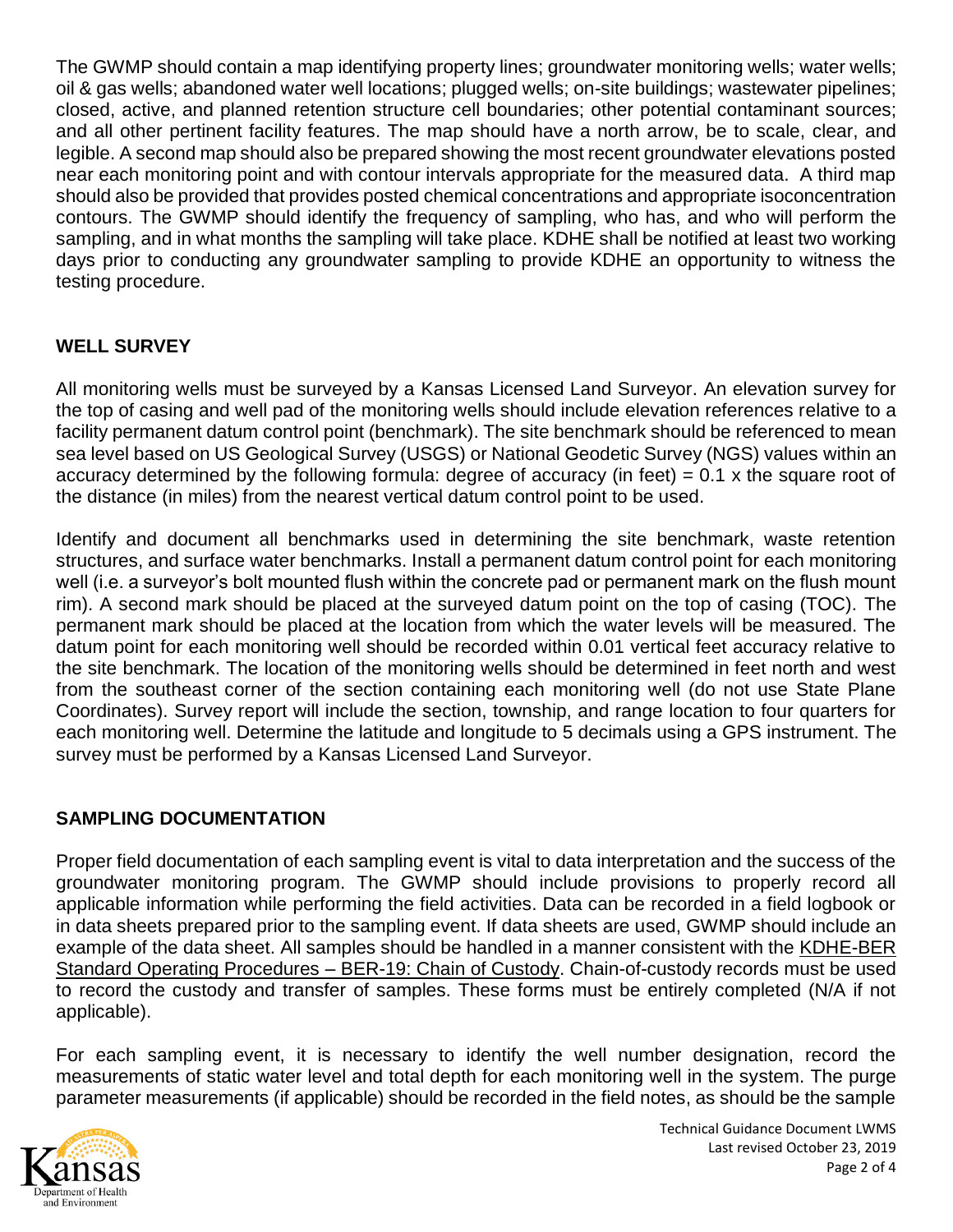time and date. Any deviations from the normal approved well purge methods, purge volume, sample method, unusual observations such as high or low well recharge rates, deficiencies found during the well inspection, equipment malfunctions, and possible sample contamination sources should also be recorded.

## **SAMPLING PROCEDURES**

Well Sampling

Adopt the protocol described by the KDHE-BER Standard Operating Procedures – BER-01: Collection of Groundwater Samples at Known or Suspected Groundwater Contamination Sites or propose a protocol to be approved by the KDHE.

### Retention Structure Sampling

KDHE may require that the retention structure process waste be sampled and analyzed for each retention structure during the sampling event for the groundwater monitoring. In other instances, facilities may substitute with retention structure effluent analytical results that are used for land application practices. A representative retention structure effluent sample should be obtained using protocol provided in the MidWest Plan Service (MWPS) publication MWPS-18 Section 1 or propose a protocol to be approved by the KDHE. A staff gauge reading should be taken and recorded to indicate the depth of the retention structure effluent.

### Surface Water Sampling

For facilities where the groundwater has a potential hydrologic connection to surface water, then surface water sampling may be required. Facilities should adopt the protocol described by the KDHE-BER Standard Operating Procedures – BER-02: Collection of Surface Water Samples at Suspected or Known Contaminated Sites or propose a protocol to be approved by the KDHE.

## **LABORATORY ANALYSIS**

The GWMP should identify what laboratory and what laboratory analyses will be performed on the samples. All analyses must be performed by a laboratory certified by KDHE for the analytical methods used. The analytical methods must be provided, as well as the appropriate holding times. It is necessary to provide the method detection limit (MDL) and the reporting limit (RL) for the constituents of concern, which must be at or below the USEPA Maximum Contaminant Level (MCL) value. Generally, the baseline analysis performed prior to population for new facilities or initial monitoring event at or within two months of well installation for existing facilities will include all constituents listed under level 1 and level 2 analyses. Thereafter, testing may only be required for level 1 analyses. If the resulting analytical results show a significant increase in contaminant levels (rises above USEPA MCL or increases 25% from the baseline level or background level) KDHE may require the facility to test for all constituents listed under level 1 and level 2 analysis for confirmation sampling and to evaluate the contamination plume. KDHE may also require additional constituents to the level 1 and level 2 analyses to help evaluate potential contamination. *(level 1 and level 2 described on next page)*